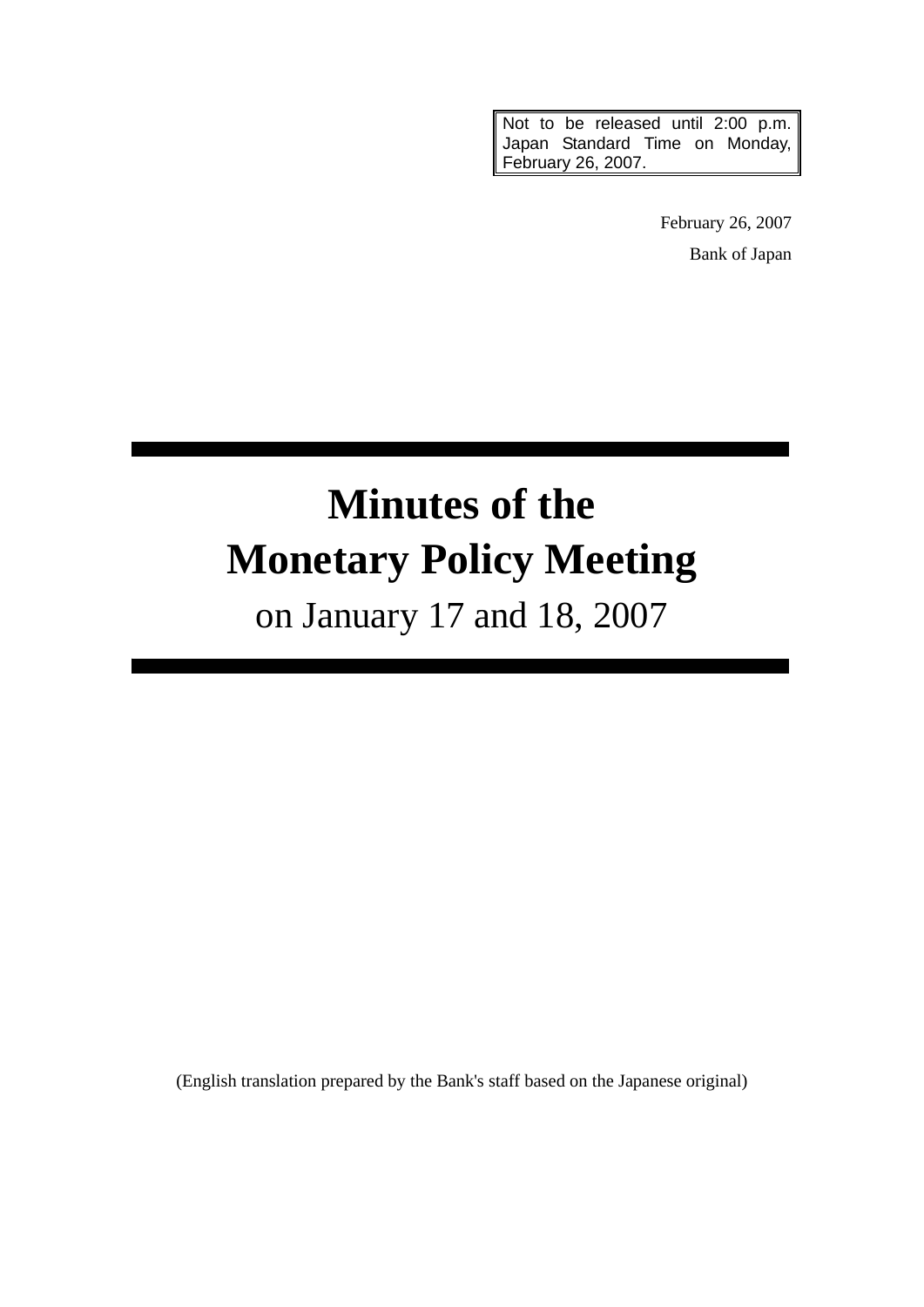A Monetary Policy Meeting of the Bank of Japan Policy Board was held in the Head Office of the Bank of Japan in Tokyo on Wednesday, January 17, 2007, from 2:00 p.m. to 4:01 p.m., and on Thursday, January 18, from 9:00 a.m. to 1:01 p.m.<sup>1</sup>

# **Policy Board Members Present**

**Mr. T. Fukui, Chairman, Governor of the Bank of Japan Mr. T. Muto, Deputy Governor of the Bank of Japan Mr. K. Iwata, Deputy Governor of the Bank of Japan Ms. M. Suda Mr. H. Haru Mr. T. Fukuma Mr. A. Mizuno Mr. K. G. Nishimura Mr. T. Noda** 

# Government Representatives Present

Mr. K. Tanaka, Senior Vice Minister of Finance, Ministry of Finance<sup>2</sup>

Mr. E. Katsu, Deputy Vice Minister for Policy Planning and Coordination, Ministry of Finance3

Mr. J. Hamano, Vice Minister for Policy Coordination, Cabinet Office

Reporting Staff

-

Mr. N. Inaba, Executive Director

Mr. A. Horii, Executive Director (Assistant Governor)

Mr. K. Ido, Executive Director

- Mr. M. Amamiya, Director-General, Monetary Affairs Department
- Mr. S. Uchida, Senior Economist, Monetary Affairs Department

 $<sup>1</sup>$  The minutes of this meeting were approved by the Policy Board at the Monetary Policy Meeting</sup> held on February 20 and 21, 2007 as "a document which contains an outline of the discussion at the meeting" stipulated in Article 20, Paragraph 1 of the Bank of Japan Law of 1997. Those present are referred to by their titles at the time of the meeting.

 $2$  Mr. K. Tanaka was present on January 18.

 $3$  Mr. E. Katsu was present on January 17.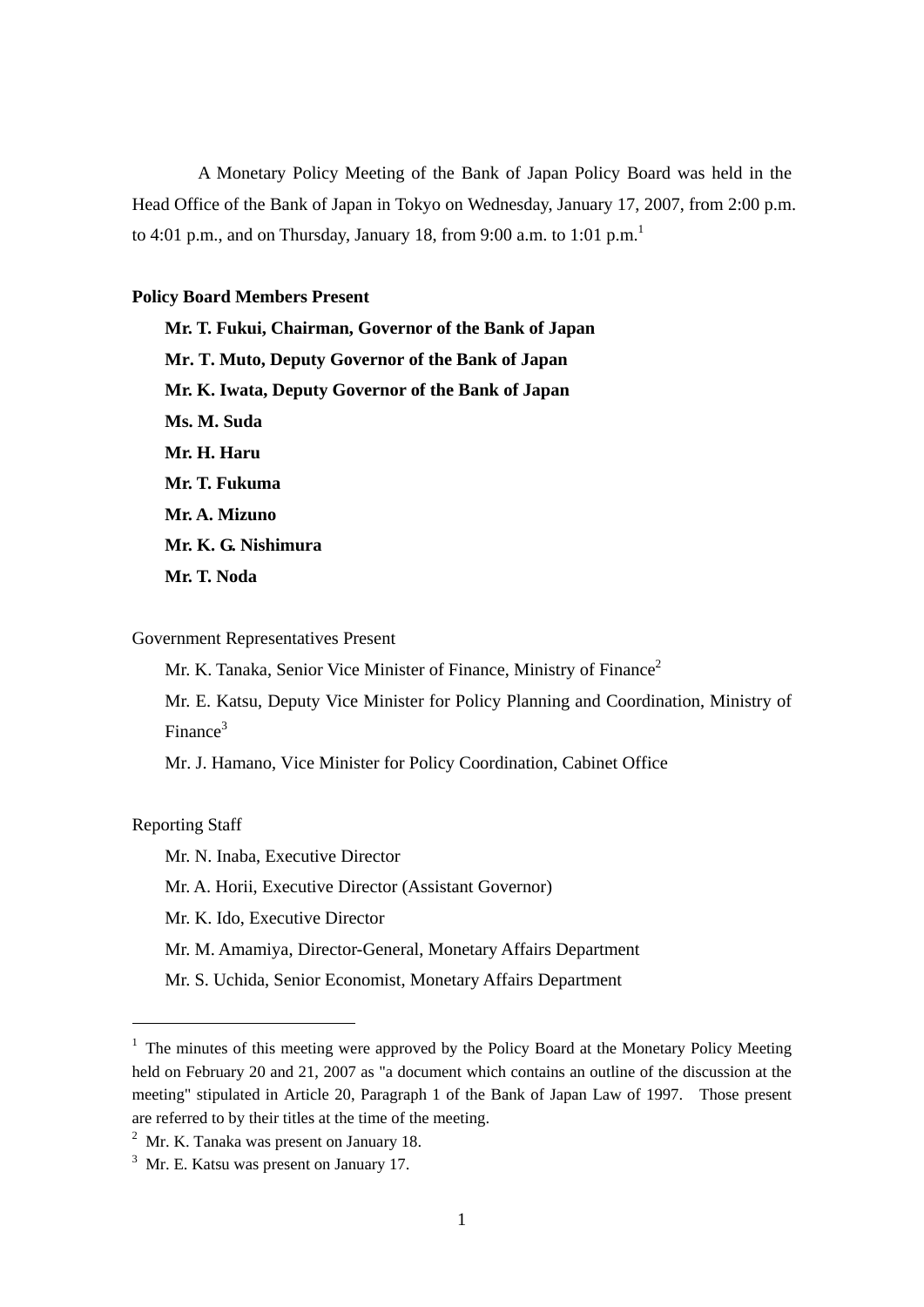Mr. H. Nakaso, Director-General, Financial Markets Department

Mr. H. Hayakawa, Director-General, Research and Statistics Department

Mr. E. Maeda, Deputy Director-General, Research and Statistics Department

Mr. T. Idesawa, Director-General, International Department

# Secretariat of the Monetary Policy Meeting

Mr. Y. Nakayama, Director-General, Secretariat of the Policy Board

Mr. Y. Iino, Adviser to the Governor, Secretariat of the Policy Board

Mr. K. Shigyoh, Director, Secretariat of the Policy Board

Mr. K. Kamiyama, Senior Economist, Monetary Affairs Department

Mr. K. Suzuki, Senior Economist, Monetary Affairs Department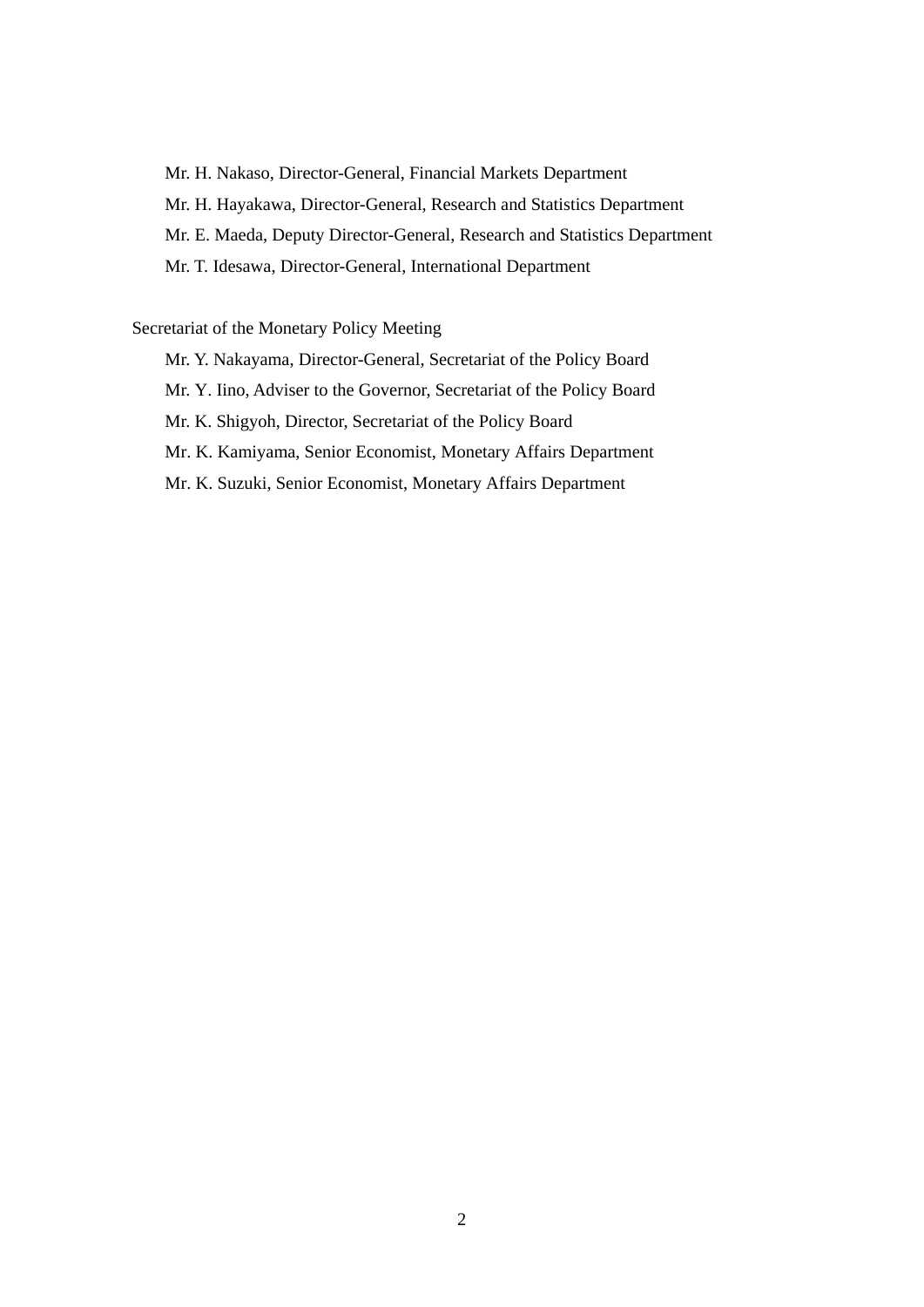# **I. Summary of Staff Reports on Economic and Financial Developments4**

#### **A. Money Market Operations in the Intermeeting Period**

The Bank conducted money market operations in accordance with the guideline decided at the previous meeting on December 18 and 19, 2006.<sup>5</sup> The uncollateralized overnight call rate had been at around 0.25 percent.

# **B. Recent Developments in Financial Markets**

In the money market, interest rates on Euroyen and on three-month financing bills (FBs) were more or less unchanged, despite fluctuations reflecting changes in market participants' expectation regarding the timing of a rise in the policy rate. Interest rates on Euroyen futures had generally been unchanged.

Japanese stock prices had risen against the background of the depreciation of the yen and an improvement in market participants' view of domestic and foreign economic developments. The Nikkei 225 Stock Average was recently in the range of 17,000-17,500 yen.

Long-term interest rates had been more or less unchanged, and were recently at around 1.7 percent.

The yen had depreciated against the U.S. dollar, mainly because U.S. economic indicators had been stronger than market forecasts. It was recently being traded in the range of 119-121 yen to the dollar.

## **C. Overseas Economic and Financial Developments**

The U.S. economy continued to expand, but the pace of growth was decelerating. Housing investment continued to decrease, while business fixed investment continued to increase. Private consumption had been relatively firm recently, but continued to be on a decelerating trend. In this situation, the pace of increase in production and in the number of employees was slowing moderately. As for prices, the pace of increase in the consumer price index (CPI) for all items had been moderate, but the core inflation rate (the CPI for all

-

<sup>&</sup>lt;sup>4</sup> Reports were made based on information available at the time of the meeting.

<sup>&</sup>lt;sup>5</sup> The guideline was as follows:

The Bank of Japan will encourage the uncollateralized overnight call rate to remain at around 0.25 percent.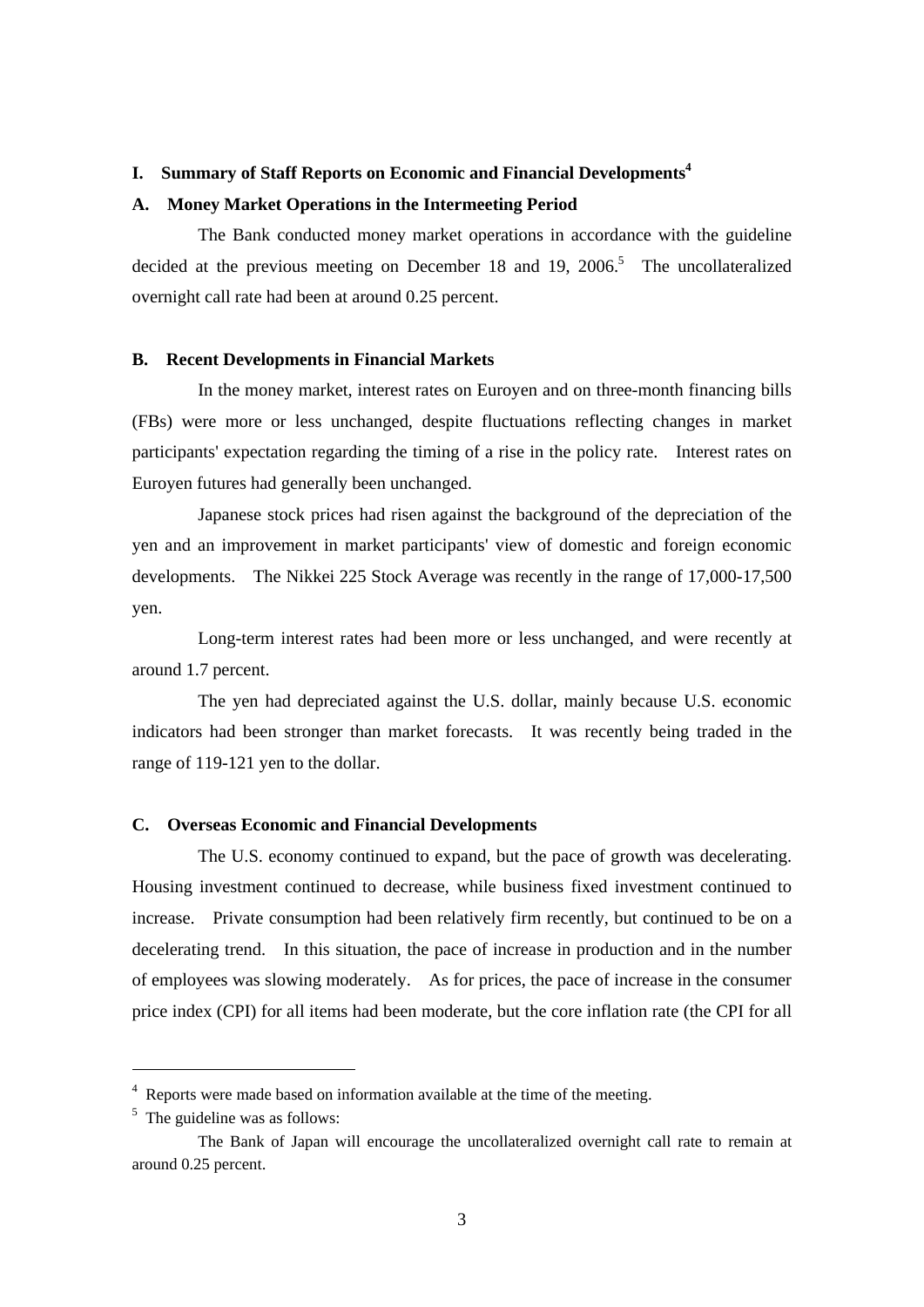items less food and energy) continued to increase moderately as a trend, mainly reflecting tighter supply-demand conditions due to the economic expansion.

In the euro area, economic recovery continued to be steady, as the increase in production and improvement in corporate profits had led to recovery in business fixed investment and private consumption. The U.K. economy continued to show stable growth.

In China, both domestic and external demand continued to expand strongly. The rate of increase in fixed asset investment remained high, although it had slowed somewhat. Exports continued to show a substantial increase. The NIEs and ASEAN economies continued to expand at a moderate pace on the whole, although the increase in exports seemed to have come to a pause recently.

In financial markets, long-term interest rates in the United States edged up higher as market participants responded to the release of relatively strong economic indicators in a situation where indicators had been showing mixed developments. Meanwhile, U.S. stock prices had been more or less unchanged. Also, in Europe long-term interest rates had risen slightly, while stock prices had been more or less unchanged. In many emerging economies, financial markets had been firm toward the end of 2006, but since the beginning of 2007 stock prices and currencies had generally been relatively weak.

## **D. Economic and Financial Developments in Japan**

## 1. Economic developments

Exports had continued to increase against the background of the expansion of overseas economies, and were expected to continue to rise as overseas economies taken as a whole continued to expand.

As for domestic private demand, business fixed investment had continued to increase, and was expected to keep increasing since the growth in domestic and external demand and the high levels of corporate profits were likely to be maintained.

Private consumption had been on an increasing trend, although the pace of increase had been only modest. Sales at department stores and supermarkets had continued to be susceptible to weather conditions; they had picked up in August-September, but were relatively weak again in October-November, weighed down by sluggish sales of winter apparel due to the somewhat high temperatures. As for services consumption, sales in the food service industry had continued to trend upward, and outlays for travel, especially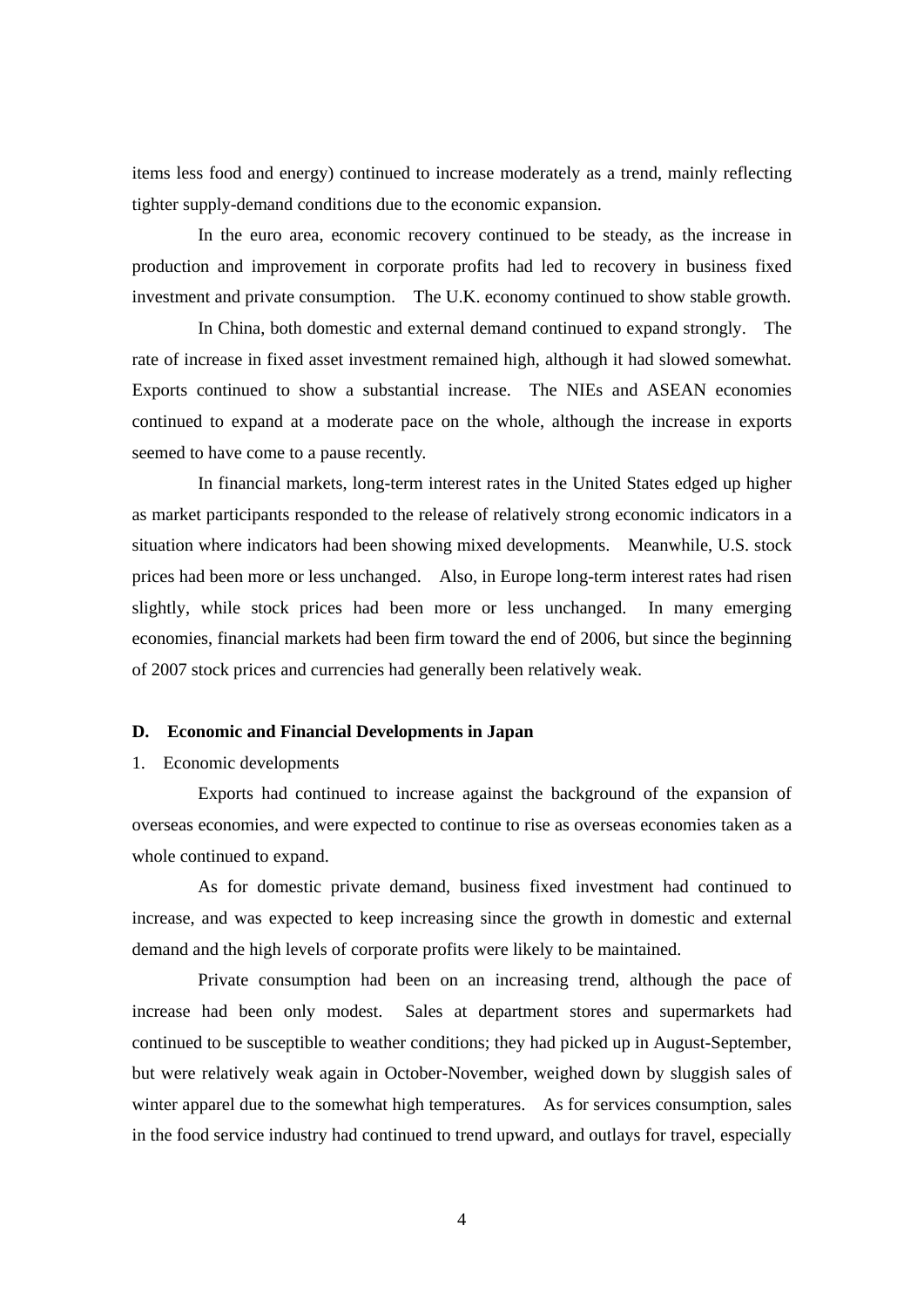overseas travel, had generally been firm. Private consumption was expected to follow an uptrend, mainly reflecting the gradual increase in household income.

Production had continued to increase against the background of the growth in domestic and external demand. Inventories had been more or less in balance with shipments in the industrial sector as a whole, although inventories of electronic parts and devices had been at a high level relative to shipments. The upward trend in production was expected to continue, reflecting the rise in domestic and external demand, with overall inventories more or less in balance with shipments. However, interviews with firms suggested that the quarter-on-quarter increase in production in the January-March quarter of 2007 was likely to be only marginal, after the high growth in the October-December quarter of 2006, which seemed to have been more than 2 percent.

With regard to the employment and income situation, household income had continued rising moderately in a situation where various indicators had continued to show tighter labor market conditions. The gradual increase in household income was likely to continue against the background that firms were increasingly feeling a shortage of labor and corporate profits were expected to remain high.

On the price front, crude oil prices had been falling somewhat sharply again since the start of 2007, affected by the unseasonably warm weather in the northeastern United States. Prices of nonferrous metals had remained high on the whole, although they had been falling lately, particularly copper. Compared with three-month-earlier levels, domestic corporate goods prices had recently been somewhat lower and were likely to continue to be somewhat lower or stay about the same in the immediate future, due to the drop in international commodity prices. The year-on-year rate of change in the CPI (excluding fresh food, on a nationwide basis) had been on a positive trend. This trend was projected to continue, as the output gap continued to be positive.

Reports at the meeting of general managers of the Bank's branches and the *Regional Economic Report* released on January 12, 2007 confirmed that the economy as a whole was expanding moderately as all the regional economies continued to improve, although there were regional differences.

## 2. Financial environment

The environment for corporate finance was accommodative. The issuing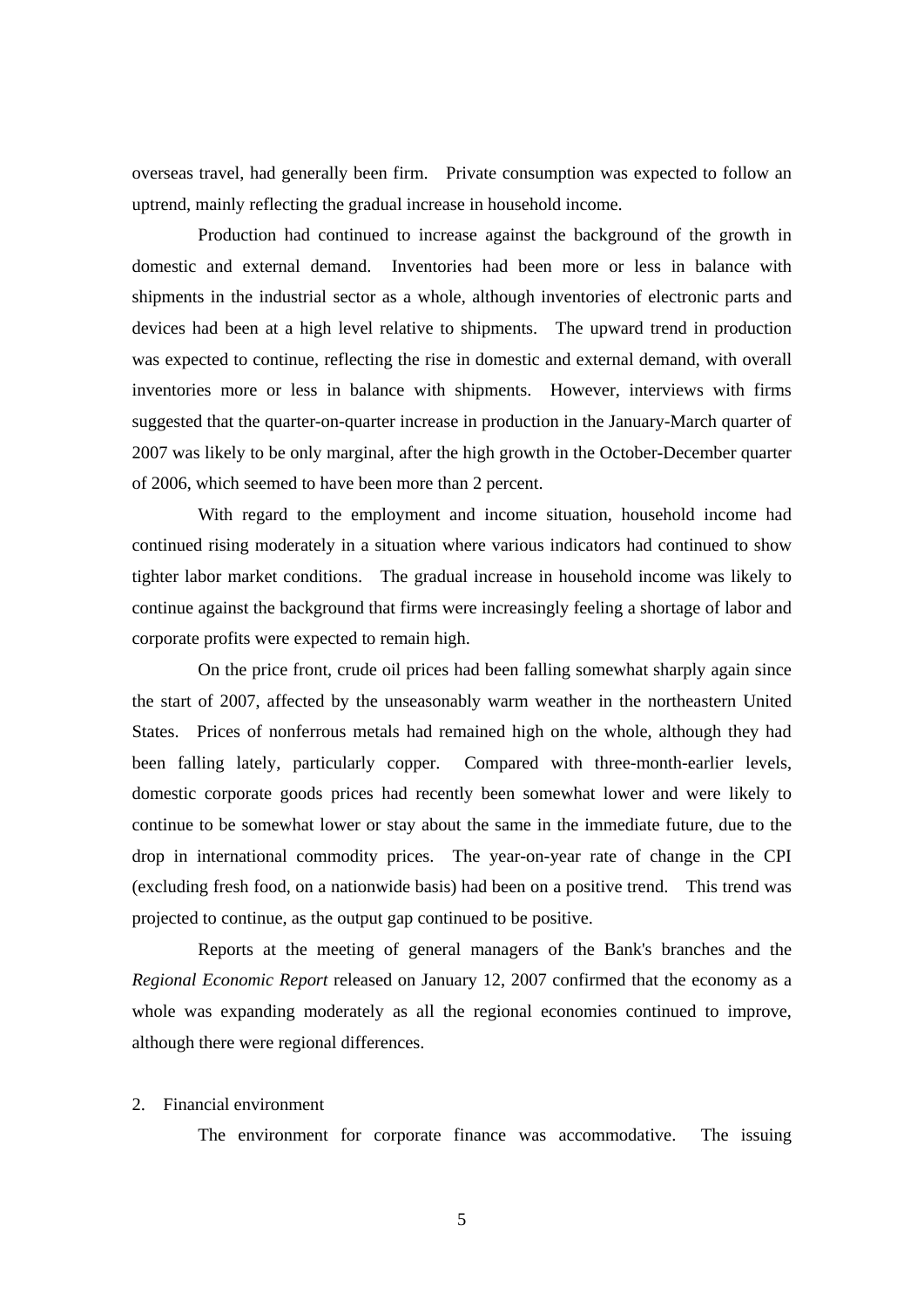environment for CP and corporate bonds was favorable, and the lending attitudes of private banks had continued to be accommodative. Credit demand in the private sector had been increasing. Under these circumstances, the amount outstanding of lending by private banks had been increasing. The amount outstanding of CP and corporate bonds issued was slightly below the previous year's level.

# **II. Summary of Discussions by the Policy Board on Economic and Financial Developments**

## **A. Economic Developments**

On the current state of Japan's economy, members concurred that the economy continued to expand moderately, and was likely to experience a sustained period of growth with domestic and external demand increasing and the positive influence of the strength in the corporate sector feeding through into the household sector.

Members concurred that overseas economies taken as a whole continued to expand, with more economies gaining momentum, and were likely to keep expanding.

On the U.S. economy, members agreed that, despite a continued cooling in housing investment, the deceleration of growth in private consumption remained moderate, mainly reflecting the increase in household income and the drop in gasoline prices. Many members expressed the view that the U.S. economy was becoming more likely to realize a soft landing, noting the following points. First, there were some signs of a bottoming out in housing sales. Second, the Purchasing Managers' Index (PMI) for the manufacturing sector compiled by the Institute for Supply Management (ISM) for December recovered to above 50 percent, the breakeven point between expansion and decline in economic activity in the sector. And third, the decline in crude oil prices was expected to enhance households' real purchasing power. A few members said that, although the U.S. economy was likely to grow at a rate modestly below its potential for a time, it was likely to return to a growth path around its potential growth rate by late 2007. However, many members, including these members, said that both upside and downside risks should continue to be borne in mind, given that the likely extent of future adjustments in the housing market was still uncertain and the core inflation rate (the CPI for all items less food and energy) remained relatively high.

With regard to European economies, members agreed that economic recovery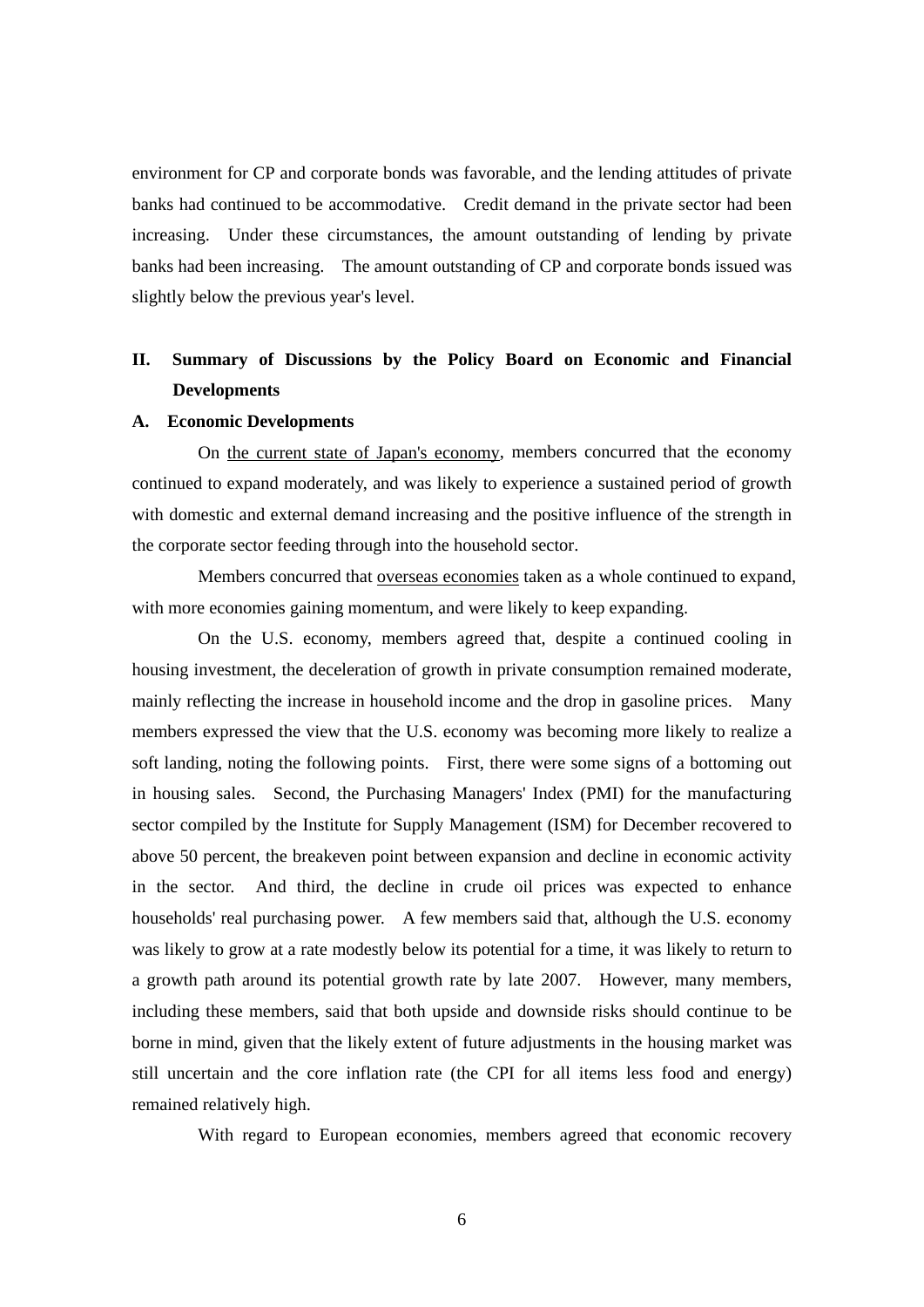continued to be steady in the euro area as the increase in production and improvement in corporate profits had led to recovery in business fixed investment and private consumption, and that the U.K. economy continued to show stable growth. On East Asian economies, members concurred that both domestic and external demand continued to expand strongly in China, and the NIEs and ASEAN economies continued to expand at a moderate pace on the whole.

As for developments in crude oil prices, one member said that the decline was unlikely to continue if the global economic expansion continued. A few members expressed the view that the recent decline had been due to the unseasonably warm weather in North America as well as the position adjustment by speculative market participants, and close attention should continue to be paid to developments in crude oil prices because uncertainties regarding the outlook for them were not negligible.

Regarding Japan's economy, members agreed that exports had continued to increase, reflecting the expansion of overseas economies, and were likely to continue to increase. One member said that exports to the United States had continued to be on an uptrend as a whole, although the economic slowdown had had some effects, for example, a slowing of growth in exports of automobile-related goods and a decline in those of construction machinery. This member also commented that, reflecting steady global demand for IT-related goods, exports of them had been increasing on the whole, particularly to China, although those to the NIEs had remained somewhat weak.

As for domestic private demand, members shared the view that business fixed investment continued to increase and was likely to keep increasing, reflecting the ongoing growth in domestic and external demand and also the continuing high level of corporate profits. Some members said that structural factors such as the expansion of profit opportunities reflecting economic globalization and a shortening of investment cycles were also contributing to the increase in business fixed investment. A few members considered that the current pace of growth in the capital stock was not excessive as firms were making investments based on a careful evaluation of their profitability, and said that business fixed investment was likely to keep increasing.

Many members expressed the view that private consumption had been on an increasing trend, although the pace of increase had been only modest, and it was likely to follow an uptrend, mainly reflecting the gradual increase in household income. Some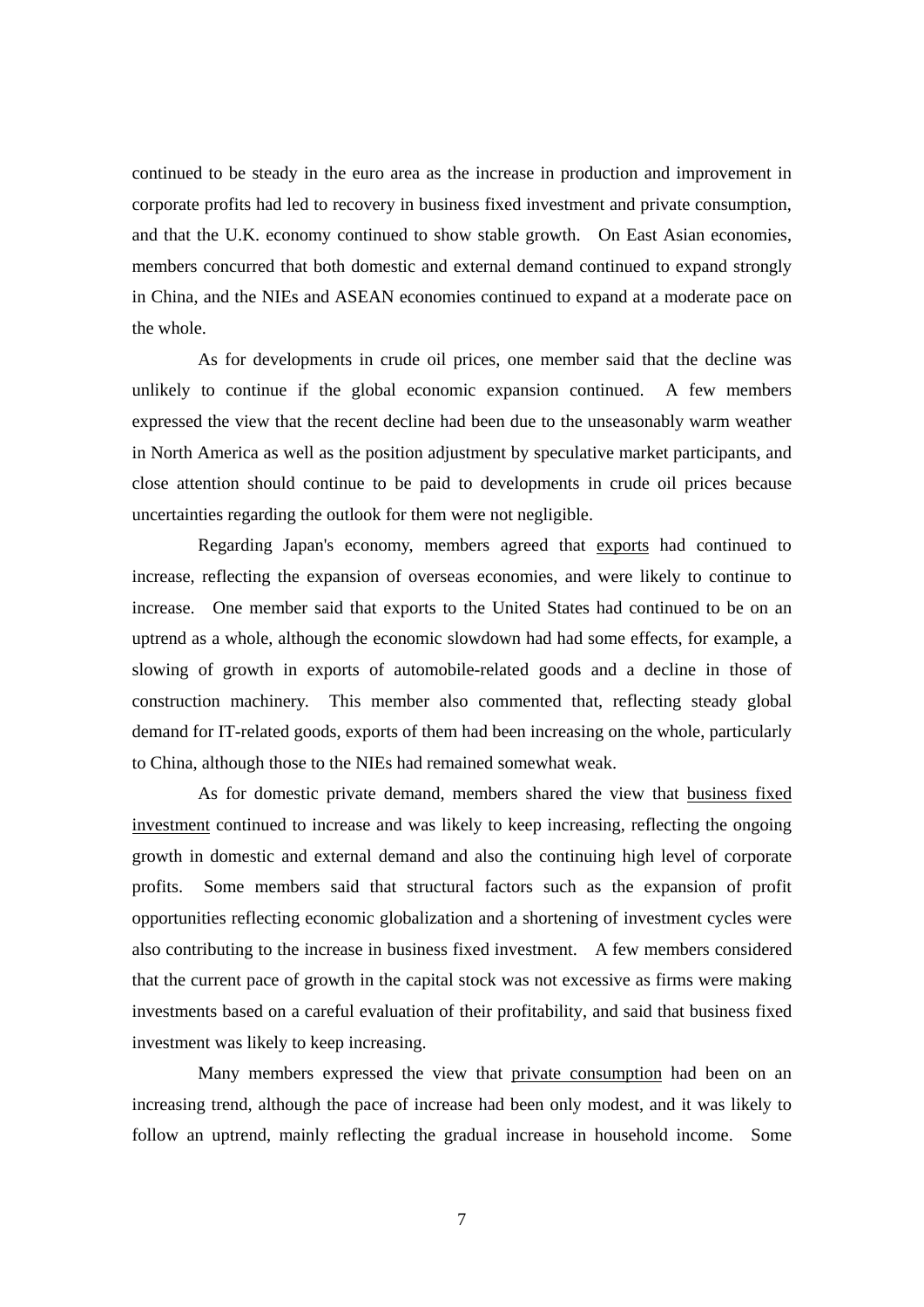members said that indicators related to private consumption, including those in the *Family Income and Expenditure Survey*, had improved somewhat, and this seemed to confirm that the sluggishness in private consumption as seen in the GDP statistics for the July-September quarter had been only temporary. Some other members said that, based on interviews with firms, although year-end and new-year sales were generally steady, the pace of increase in sales in the period thereafter seemed to have been only modest. Some members pointed out that the pace of improvement in indicators for consumer sentiment continued to be sluggish. Members agreed that it was most likely that the underlying trend of private consumption would grow stronger as the employment and income situation improved. Some members added, however, that more data were needed in order to be certain. A few members expressed the view that it was unrealistic to expect high growth in private consumption, taking into account the effects of structural factors such as demographic changes.

Members agreed that production had continued to increase and was likely to continue to be on an upward trend against the background of the rise in domestic and external demand. Members also concurred that inventories had been more or less in balance with shipments in the industrial sector as a whole. Some members said that inventories of electronic parts and devices remained at high levels. However, they considered that substantial, widespread inventory adjustments were unlikely, because the shipment-inventory balance had almost stopped deteriorating due to an adjustment in production and an increase in shipments, and also because demand for IT-related goods, especially from overseas, had so far been steady on the whole. One member said, however, that attention should continue to be paid to developments in final demand for IT-related products because they were highly uncertain.

As for the employment and income situation, members concurred that household income had continued rising moderately in a situation where various indicators had continued to show tighter labor market conditions. They also agreed that the gradual increase in household income was likely to continue against the background that firms were increasingly feeling a shortage of labor and corporate profits were expected to remain high. Some members said that, given that firms were taking account of intensifying global competition, the current situation where the increase in wages was sluggish, particularly in regular payments, was unlikely to change substantially. Some members, however,

8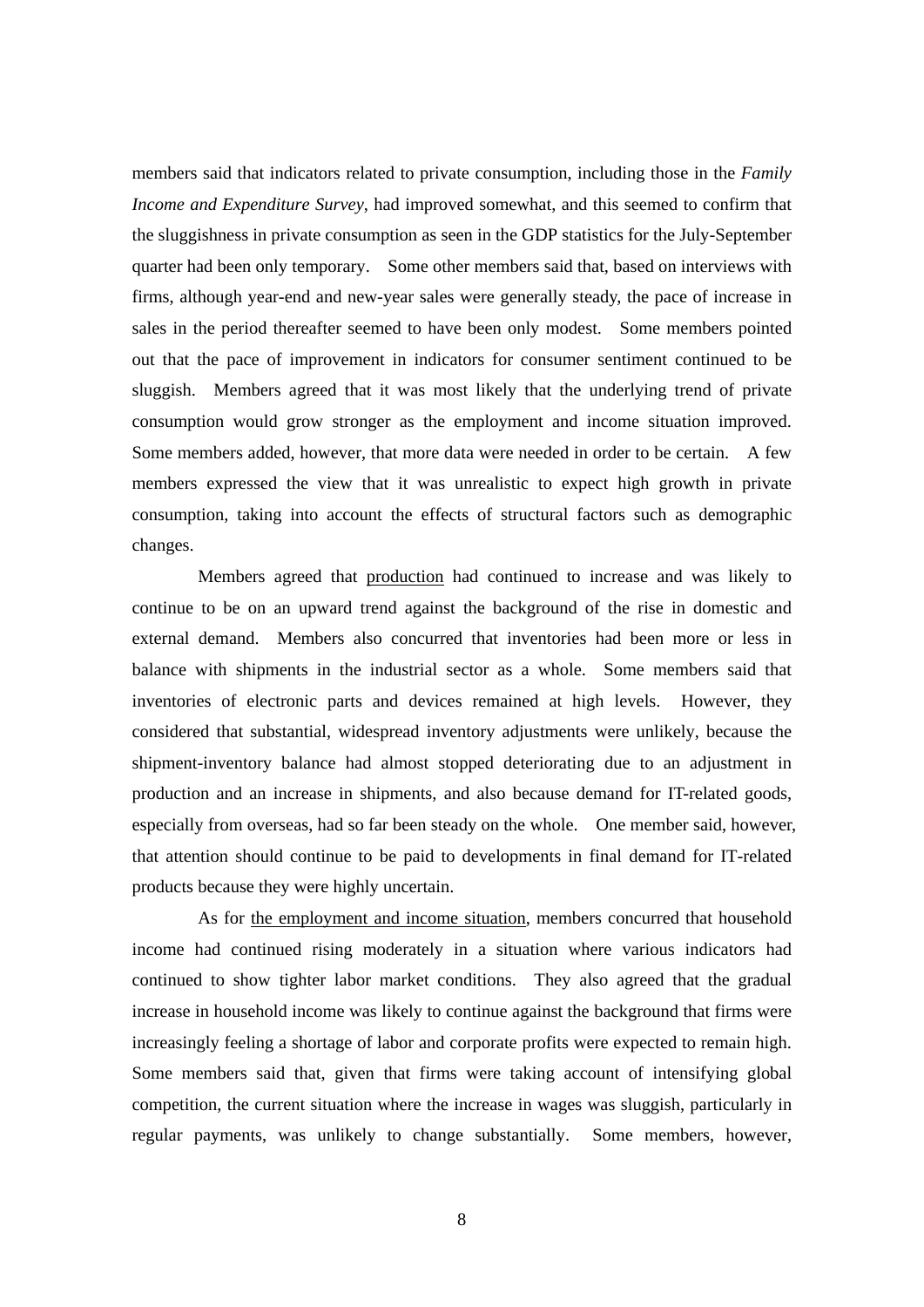expressed the view that, despite the sluggish increase in wages, the channels through which the positive influence of the strength in the corporate sector fed into the household sector were not completely blocked: the positive influence was gradually feeding through via certain channels, such as increases in the number of employees, the wages of part-time and temporary workers, bonus payments, and dividends.

With regard to prices, members agreed that, compared with the levels of three months earlier, domestic corporate goods prices had been somewhat lower, due to the drop in international commodity prices, and they were likely to continue to be somewhat lower or stay about the same in the immediate future.

Members concurred that the year-on-year rate of change in the CPI (excluding fresh food, on a nationwide basis) had been on a positive trend, and that this trend was likely to continue, as the output gap continued to be positive. Many members said that it was more important to properly assess the price formation mechanism, in other words how the output gap and unit labor costs influenced prices, through fiscal 2007 than to simply watch developments in the CPI. These members added that, judging from the developments in the output gap and unit labor costs, the underlying trend of inflation pressures seemed to be increasing steadily. One member commented, however, that it continued to be difficult for firms to raise prices as they faced global competition. Some members including this member expressed the view that even though the rate of increase in the CPI would rise gradually as a trend, there still remained uncertainty about the precise pace of its rise.

Some members said that it was likely that the drop in crude oil prices would exert downward pressure on the year-on-year rate of change in the CPI for the immediate future, with the possibility of it temporarily registering zero percent or slightly below zero percent. One of these members added that the preliminary figure for the CPI in the Tokyo metropolitan area suggested that the year-on-year rate of increase in the CPI on a nationwide basis for December was likely to be lower than that of November. A few other members said that it should be noted that a fall in crude oil prices had positive effects on economic activity by improving the terms of trade.

As for developments in asset prices, one member said that, although there were transactions that seemed to indicate a quasi-bubble phenomenon in specific parts of some metropolitan areas, taken as a whole land prices reflected fair value.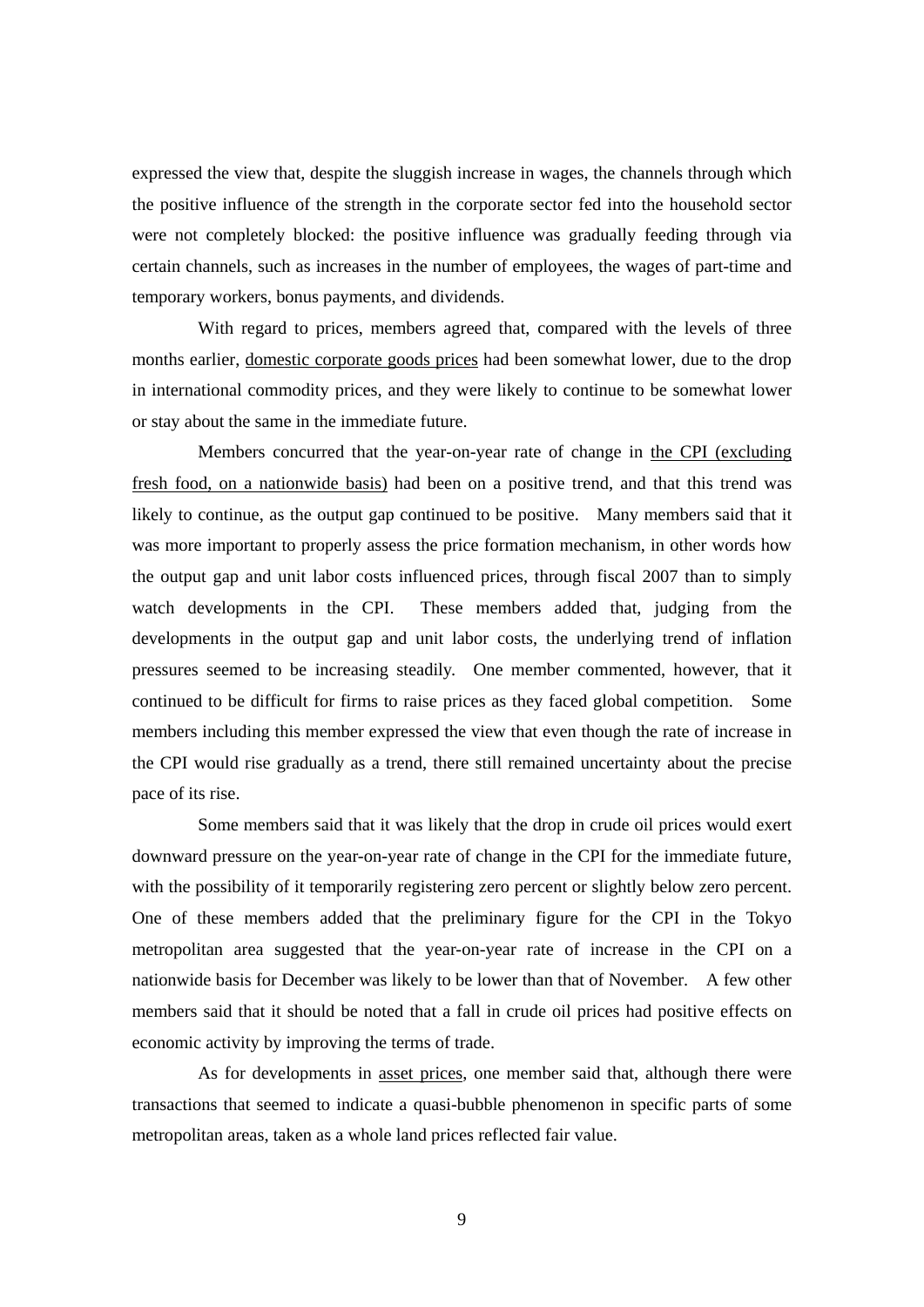## **B. Financial Developments**

On the financial front, members agreed that the financial environment remained accommodative as seen in the fact that the lending attitudes of private banks and the issuing conditions in capital markets were favorable. Some members commented that the effective exchange rate of the yen had declined further reflecting market participants' projection that interest rate differentials between Japan and other economies would persist, and therefore the financial environment was becoming more accommodative.

# **C. Interim Assessment**

Given the above assessment of economic activity, prices, and financial developments in Japan, one member said that the economy had developed broadly in line with the Bank's projection presented in the October 2006 *Outlook for Economic Activity and Prices* (hereafter the Outlook Report). The member noted that the economic growth rate was likely to deviate downward from the October projection of "around 2.5 percent for fiscal 2006" and "around 2 percent for fiscal 2007" to around 2 percent for both fiscal 2006 and 2007. The member continued that this downward deviation was largely attributable to the annual revision of the GDP data for fiscal 2005, which reduced the carry-over effect from fiscal 2005, lowering the year-on-year growth rate for fiscal 2006 by 0.3 percentage point.

In response to this view, most members said that developments in Japan's economy had so far deviated slightly downward from the October projection, mainly due to weaker-than-expected private consumption caused partly by temporary downward pressure stemming from the unfavorable weather conditions. These members agreed that the downward deviation of the growth rate from the projection was also attributable to the annual revision of the GDP data for fiscal 2005, and therefore this point should be noted in the interim assessment.

As for the outlook for Japan's economy, members concurred that the economy was likely to develop broadly in line with the projection, as a virtuous circle of production, income, and spending was likely to remain intact.

Regarding prices, members agreed that domestic corporate goods prices were likely to deviate slightly downward from the expected trajectory, reflecting the drop in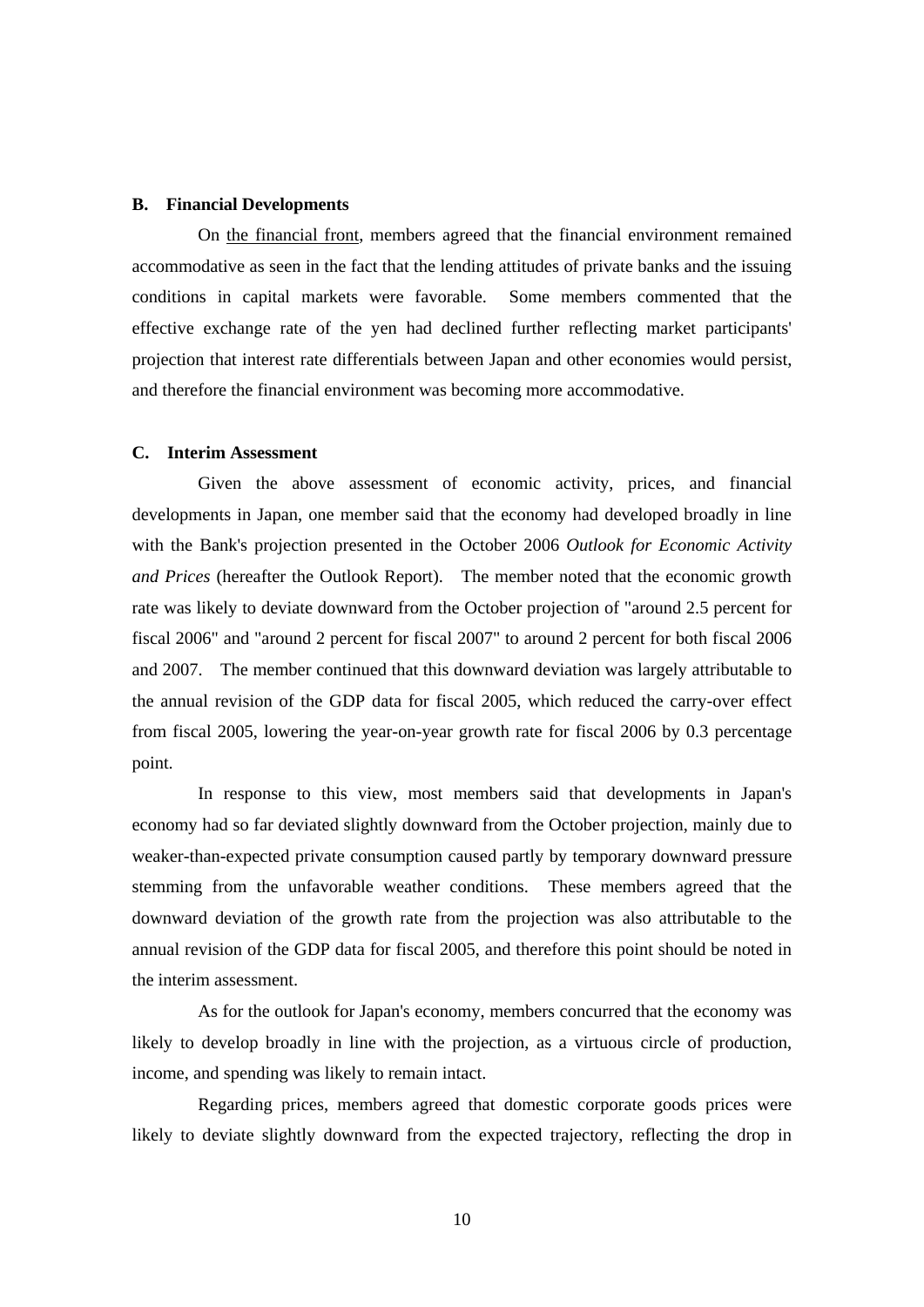crude oil prices. Members also agreed that consumer prices had so far deviated slightly downward from the projection, partly reflecting the drop in crude oil prices, but they were likely to develop broadly in line with the projection.

One member added that economic expansion and a rise in prices in line with the projection were taking longer to materialize than expected, and there remained uncertainty about future developments in economic activity and prices.

## **III. Summary of Discussions on Monetary Policy for the Immediate Future**

Based on their assessment of the economic and financial situation, members agreed that their basic thinking remained unchanged on the future path of monetary policy: the Bank would adjust the level of the policy interest rate gradually in the light of developments in economic activity and prices, while maintaining the accommodative financial conditions ensuing from very low interest rates for some time.

On this basis, some members commented on the guideline for money market operations for the intermeeting period ahead that it would be appropriate to raise the uncollateralized overnight call rate target from around 0.25 percent to around 0.5 percent. They were of the view that, given that recently released economic indicators did not necessitate a change in the Bank's assessment of the mechanisms underlying Japan's economy, it would be appropriate to adjust the level of the policy interest rate at this juncture so that a desirable course of economic activity and prices would be maintained, and this adjustment would contribute to price stability and sustainable growth in the long term. Regarding risks arising from maintaining the policy interest rate at the current level, they said that the stimulative effect of monetary policy on economic activity and prices might be amplified excessively or expectations that interest rates would remain low for a long time regardless of economic activity and prices might increase.

Against this view, the majority of members said that it would be appropriate to maintain the current guideline for money market operations that the Bank would encourage the uncollateralized overnight call rate to remain at around 0.25 percent. They expressed the view that, although the virtuous circle of production, income, and spending led by an increase in exports reflecting the expansion of overseas economies remained intact, recent economic indicators showed mixed developments and therefore it would be appropriate to continue to carefully examine incoming economic indicators as well as other relevant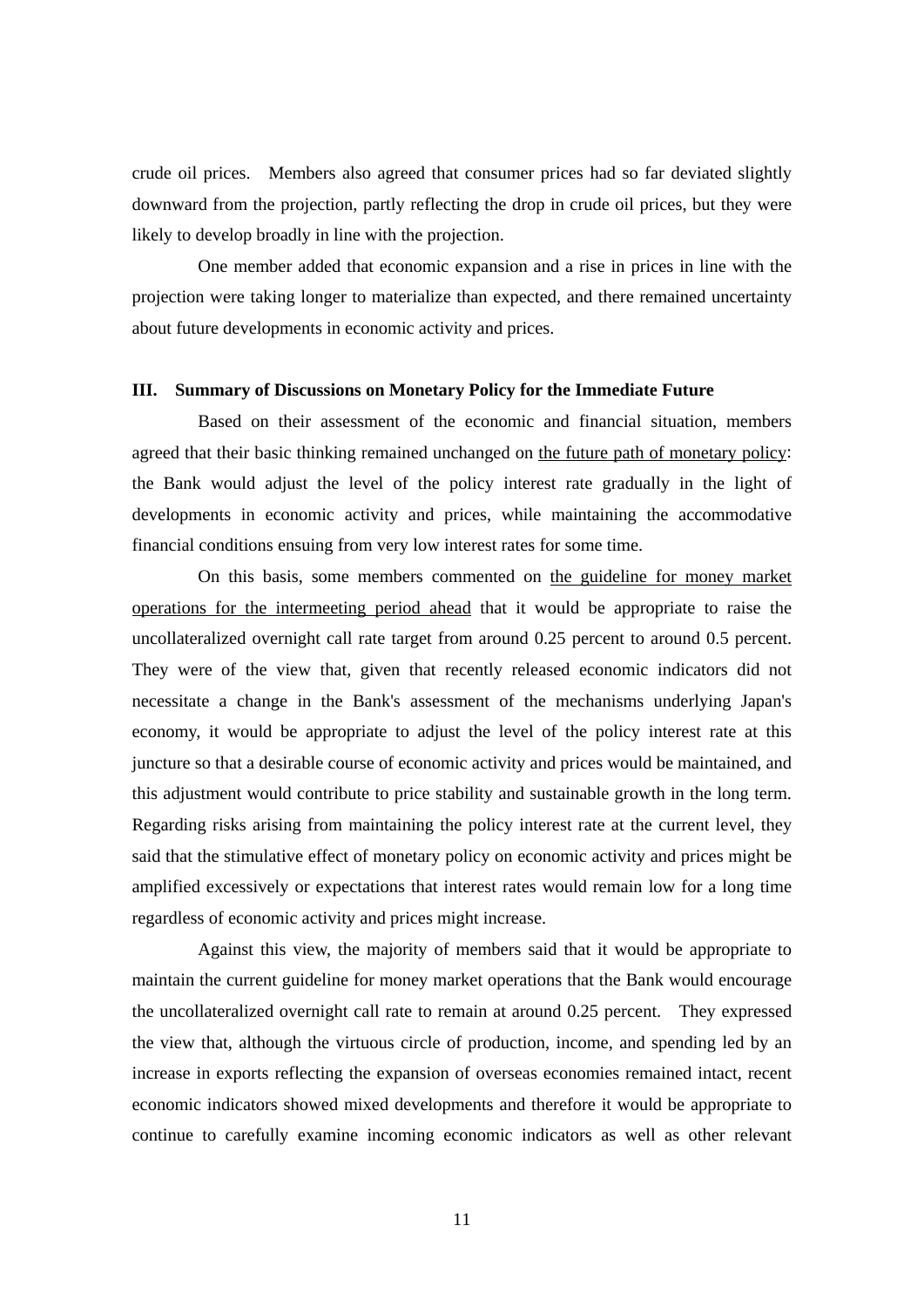information to more accurately assess developments in economic activity and prices. They expressed the view that, in its conduct of forward-looking monetary policy, it was important for the Bank to confirm with a high degree of confidence that economic activity and prices would develop in line with its projections, and in the current situation there was time for further examination. A few of these members added that, when it was confirmed with a high degree of confidence after thorough examination, the Bank should adjust the level of the policy interest rate without delay to prevent expectations from taking hold that interest rates would remain low for a long time regardless of economic activity and prices. Some members raised key factors that required close monitoring, such as developments in overseas economies, particularly the U.S. economy, the course of the household sector, and the environment surrounding prices, and expressed the view that it was important to accurately assess the future trend of Japan's economy by examining these key factors.

Members discussed the Bank's communication of its thinking concerning the conduct of monetary policy. Many members raised the issue of how the Bank should communicate with market participants given the recent large swings in the market's view regarding the timing of a policy change.

Some members pointed out that the term "forward-looking monetary policy" might have been misinterpreted as monetary policy conducted according to a predetermined time schedule. On this point, members agreed that the Bank's conduct of monetary policy should be decided solely based on a thorough discussion of economic activity and prices at every Monetary Policy Meeting, and any policy change should not be made based on a predetermined time schedule or predetermined intervals. Some members noted that, in conducting forward-looking monetary policy, it was a prerequisite that the Bank appropriately assess future developments in economic activity and prices based on a careful examination of economic indicators as well as other relevant information available. These members said that the Bank should make efforts to encourage better understanding among the public of its thinking concerning the future course of monetary policy, which was that it would adjust the level of interest rates gradually in the light of developments in economic activity and prices as had been explained in the October Outlook Report.

Based on the above discussions, members reaffirmed the following: the Bank was not conducting monetary policy based on a predetermined time schedule; the Bank considered it important to make projections regarding economic activity and prices after

12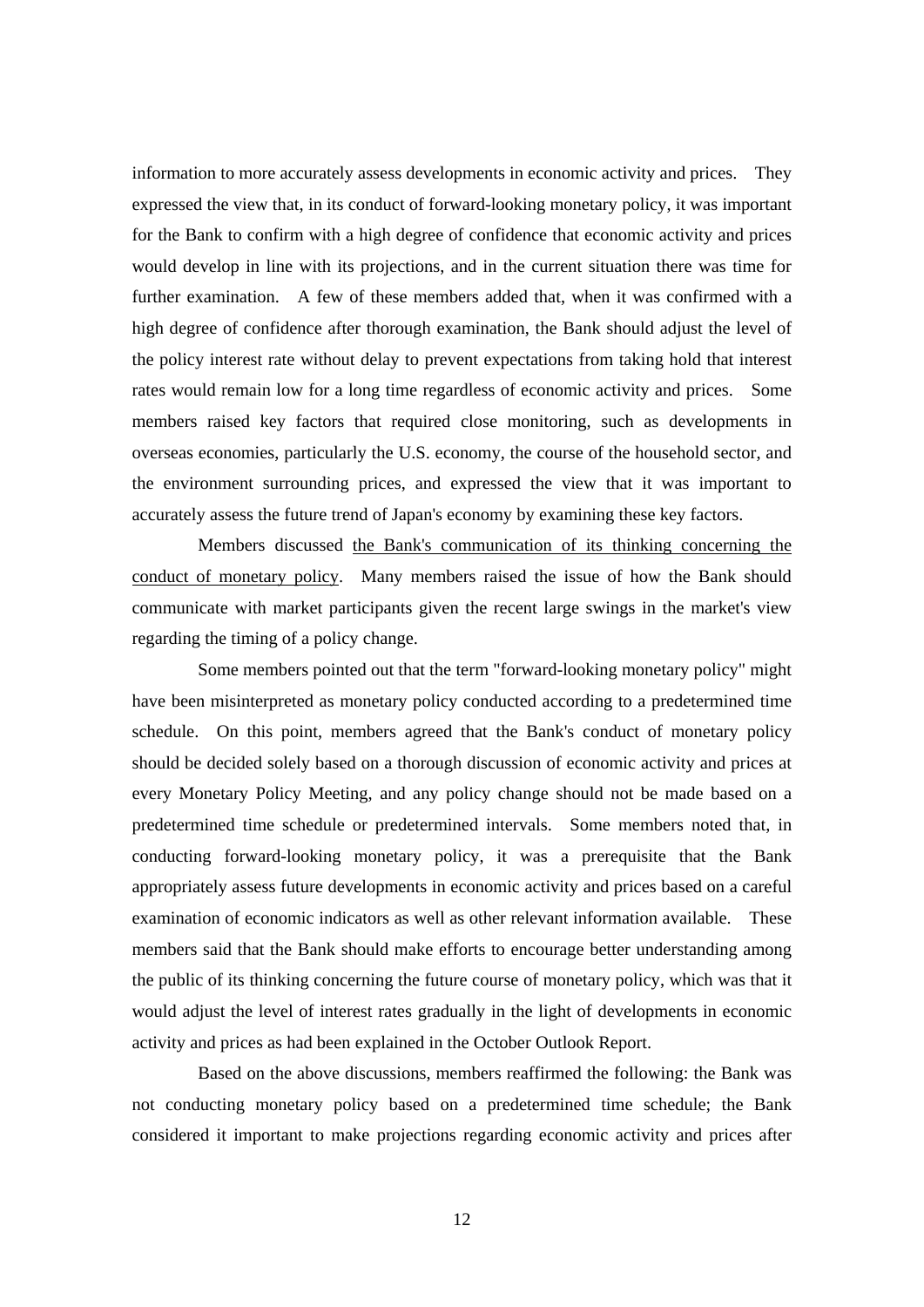carefully examining economic indicators as well as other relevant information available; thus, forward-looking and data-dependent approaches in conducting monetary policy were conceptually consistent; and the Bank should explain these points carefully.

Members also commented on points that the Bank needed to bear in mind in its communication. A few members said that, in communicating with market participants, the Bank should make efforts to encourage better understanding of its assessment of economic and financial developments as well as its basic thinking about the conduct of monetary policy, and added that its explanation should be based on the common understanding reached through discussions at Monetary Policy Meetings.

# **IV. Remarks by Government Representatives**

The representative from the Ministry of Finance made the following remarks.

- (1) Japan's economy continued to recover, but developments should continue to be watched closely as the positive influence of the strength in the corporate sector on the household sector had recently weakened somewhat and some economic indicators such as those related to consumption showed weakness.
- (2) Prices were unlikely to decline continuously, but careful attention should continue to be paid to future price developments since factors such as the fall in crude oil prices were likely to continue to affect them.
- (3) Given the current developments in economic activity and prices, the government considered that it was important that the Bank continue to firmly support the economy based on the Bank's current guideline for money market operations in order to achieve sustainable economic growth with price stability.
- (4) The government would like the Bank to give due consideration to developments in financial markets. In order to prevent financial markets from becoming unstable due to speculation regarding the future conduct of monetary policy, it would also like the Bank to clearly explain its thinking regarding the future course of monetary policy to market participants and the public, along with its view on economic activity and prices in the interim assessment of the October 2006 Outlook Report.

The representative from the Cabinet Office made the following remarks.

(1) Although the government considered that Japan's economy continued to recover, private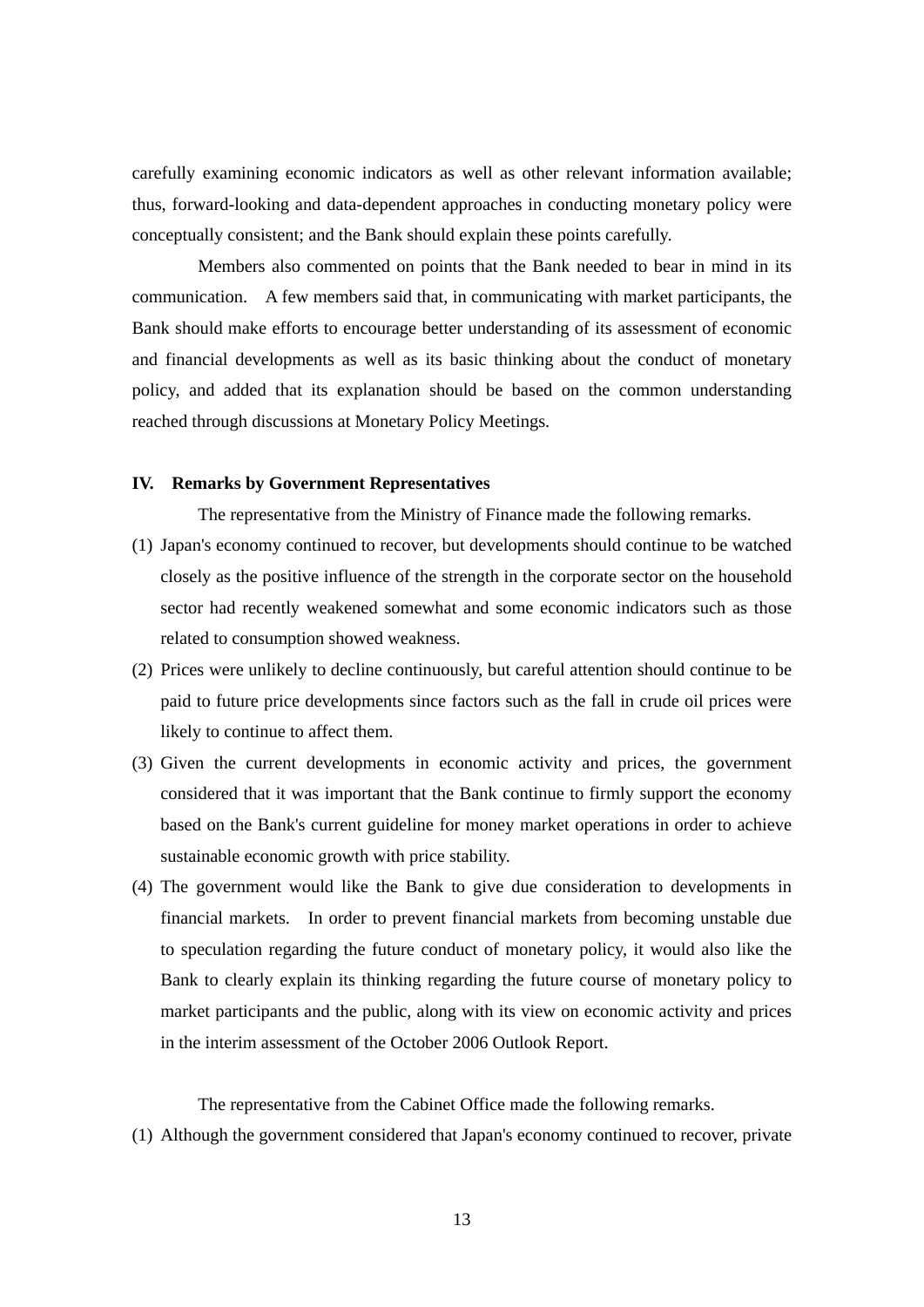consumption was almost flat in a situation where the pace of growth in income had been decelerating, and the positive influence of the strength in the corporate sector on the household sector had recently weakened somewhat. A comprehensive review of developments in prices suggested that the economy had not yet overcome deflation. Careful monitoring of price movements taking into account risks arising from, for example, developments in overseas economies continued to be necessary.

- (2) With regard to the outlook for economic activity and prices, the government considered that particular attention should be paid to downside risks, since key factors for the future course of Japan's economy would be how developments in overseas economies affected the domestic economy and how the positive influence of the strength in the corporate sector fed through into the household sector, rather than upside risks. The government would like the Bank to fulfill its accountability to the public by clearly explaining, in its interim assessment of the October 2006 Outlook Report, its view regarding the economy's path toward price stability and the deviation of economic activity and prices from the Bank's previous projection.
- (3) Later in the day the Council on Economic and Fiscal Policy would submit to the Prime Minister the draft of the "Direction and Strategy for the Japanese Economy," the new medium-term policy, which was scheduled to be approved by the Cabinet on January 25, 2007 along with the "Fiscal 2007 Economic Outlook and Basic Stance for Economic and Fiscal Management." In order to achieve sustainable economic growth led by private demand based on price stability, it was important for the government and the Bank to make joint efforts, with a shared basic perspective on macroeconomic management. The government would like the Bank to implement effective monetary policy that was consistent with the government's policy efforts and with its outlook for the economy while paying due consideration to developments in financial markets, and to support the economy from the financial side responsibly, taking into account downside risks to the outlook for economic activity and prices.

## **V. Votes**

Based on the above discussions, the majority of members agreed that it was appropriate to maintain the current guideline for money market operations, which encouraged the uncollateralized overnight call rate to remain at around 0.25 percent.

14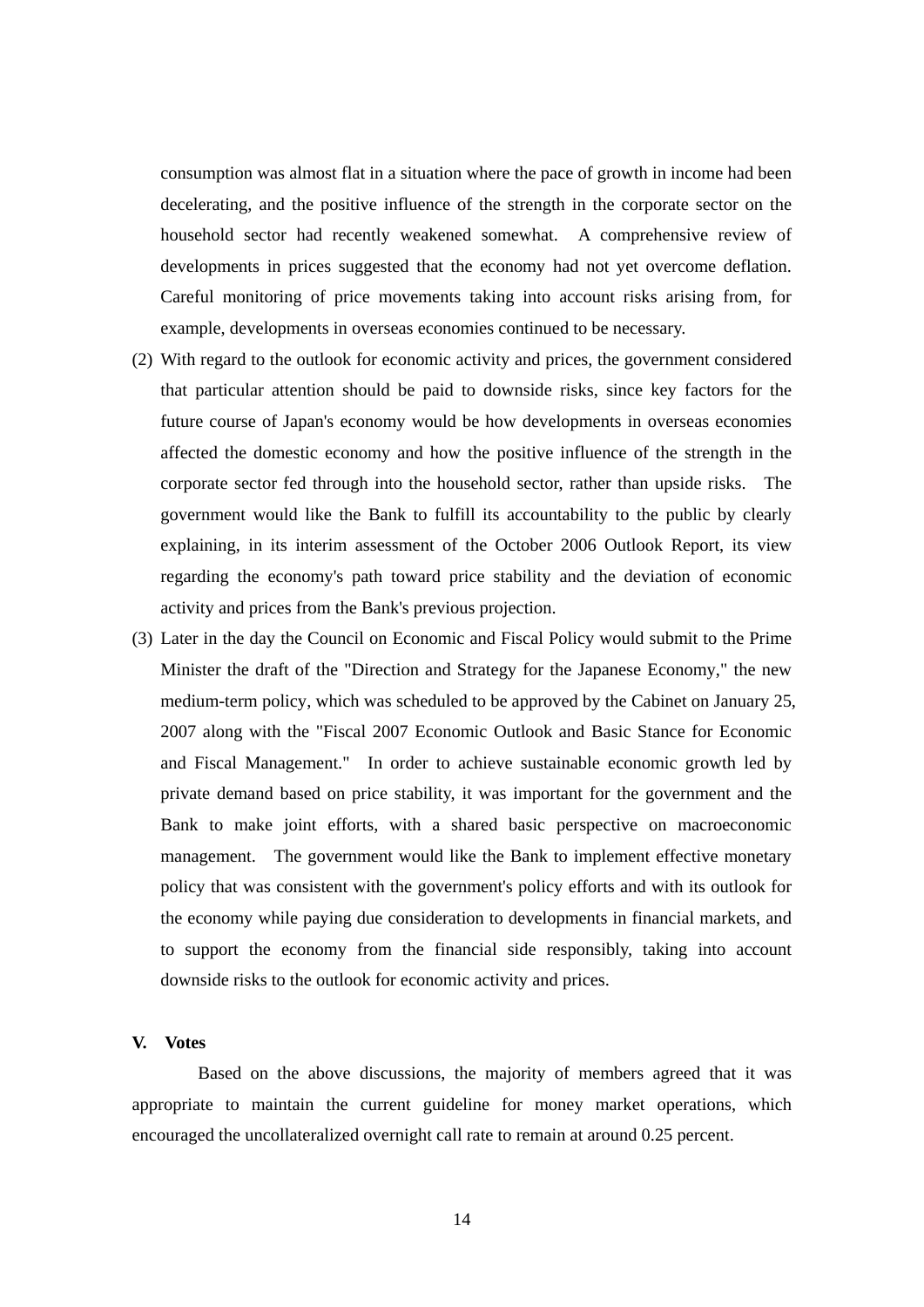Some members, however, said that they would like to propose that the Bank should raise the uncollateralized overnight call rate target from around 0.25 percent to around 0.5 percent.

As a result, the following proposal was submitted and put to the vote.

Ms. M. Suda, Mr. A. Mizuno, and Mr. T. Noda proposed the following guideline for money market operations for the intermeeting period ahead:

The Bank of Japan will encourage the uncollateralized overnight call rate to remain at around 0.5 percent.

The proposal was defeated by a majority vote.

Votes for the proposal: Ms. M. Suda, Mr. A. Mizuno, and Mr. T. Noda. Votes against the proposal: Mr. T. Fukui, Mr. T. Muto, Mr. K. Iwata, Mr. H. Haru, Mr. T. Fukuma, and Mr. K. G. Nishimura.

To reflect the majority view, the chairman formulated the following proposal and put it to the vote.

## **The Chairman's Policy Proposal on the Guideline for Money Market Operations:**

The guideline for money market operations for the intermeeting period ahead will be as follows, and will be made public by the attached statement (see Attachment).

The Bank of Japan will encourage the uncollateralized overnight call rate to remain at around 0.25 percent.

Votes for the proposal: Mr. T. Fukui, Mr. T. Muto, Mr. K. Iwata, Mr. H. Haru, Mr. T. Fukuma, and Mr. K. G. Nishimura.

Votes against the proposal: Ms. M. Suda, Mr. A. Mizuno, and Mr. T. Noda.

Ms. M. Suda dissented from the above proposal for the following reasons. First,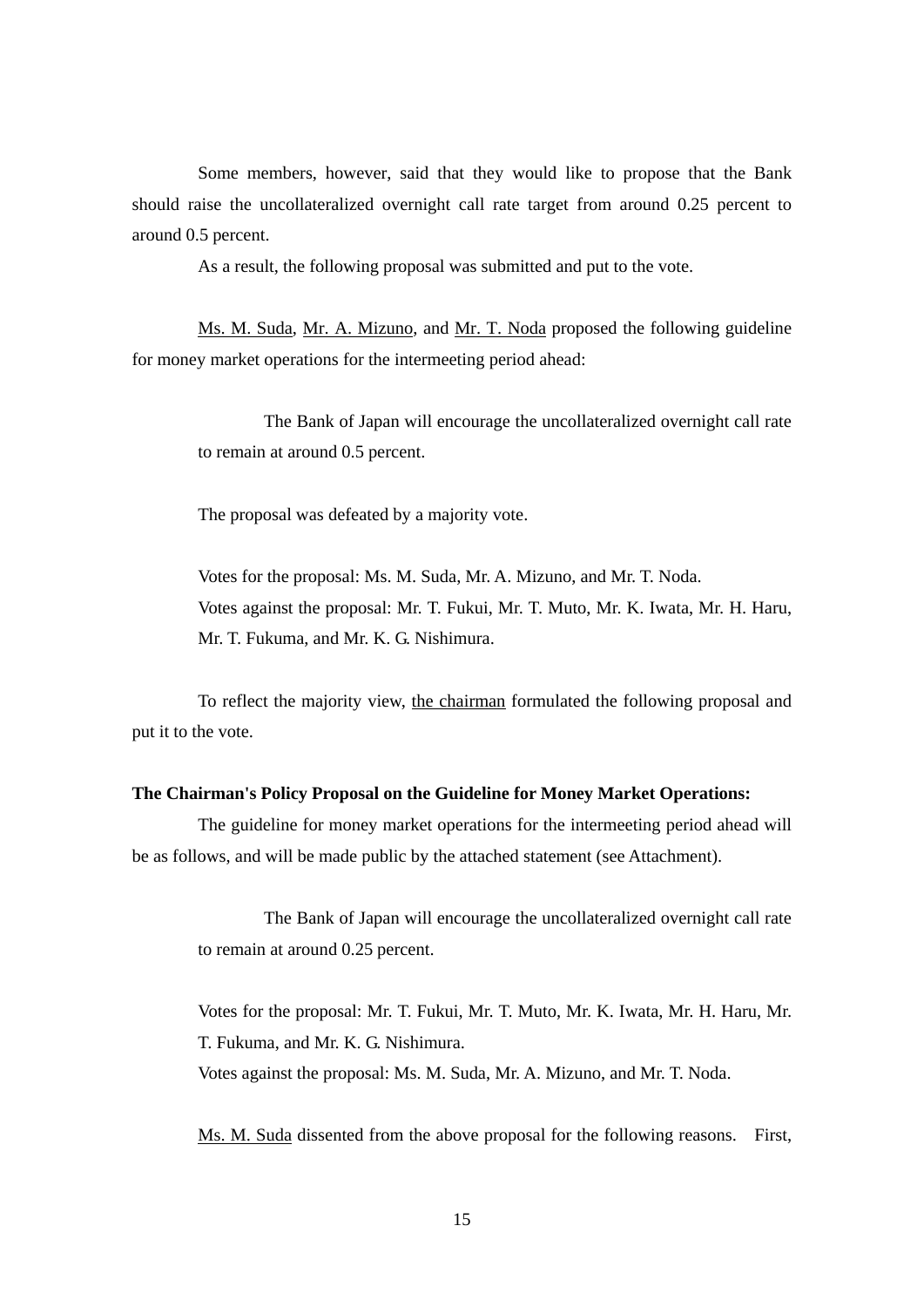it had been confirmed with more confidence that economic activity and prices were likely to develop in line with the Bank's projection. Second, if expectations took hold that interest rates would remain low for a long time regardless of economic activity and prices, there was a risk in the medium to long term of a channeling into larger swings in economic activity and prices, for example, via financial and corporate investment activities. And third, given the time lag between implementation of monetary policy and the materialization of its effects, the Bank should take action before problems arose in order to maintain stable growth.

Mr. A. Mizuno dissented from the proposal for the following reasons. First, it had been confirmed that Japan's economy was likely to continue to expand moderately and that in the long term prices were likely to rise gradually. Second, given this it was natural that the Bank should proceed with normalizing its monetary policy, and a delay in normalization would reduce the predictability of monetary policy actions. Third, the Bank's communication with market participants would become difficult as predictability declined. And fourth, if the Bank did not raise the policy interest rate at this meeting, the Bank might be misinterpreted as approving further depreciation of the yen.

Mr. T. Noda dissented from the proposal for the following reasons. First, it had been confirmed that Japan's economy would continue to expand moderately, very broadly in line with the projection presented in the October Outlook Report, as the virtuous circle of production, income, and spending was likely to remain intact. Second, if the Bank maintained the policy interest rate at its current level, this would increase the risk that the stimulative effect of monetary policy might be amplified, which might lead to larger swings in economic activity and prices. And third, raising the policy interest rate at this meeting would be consistent with the Bank's conduct of forward-looking monetary policy.

# **VI. Discussion on the Bank's View of Recent Economic and Financial Developments**

Members discussed "The Bank's View" in the *Monthly Report of Recent Economic and Financial Developments* (consisting of "The Bank's View" and "The Background"), and put it to the vote.

The Policy Board decided, by a majority vote, the text of "The Bank's View." It was confirmed that "The Bank's View" would be published on January 18, 2007 and the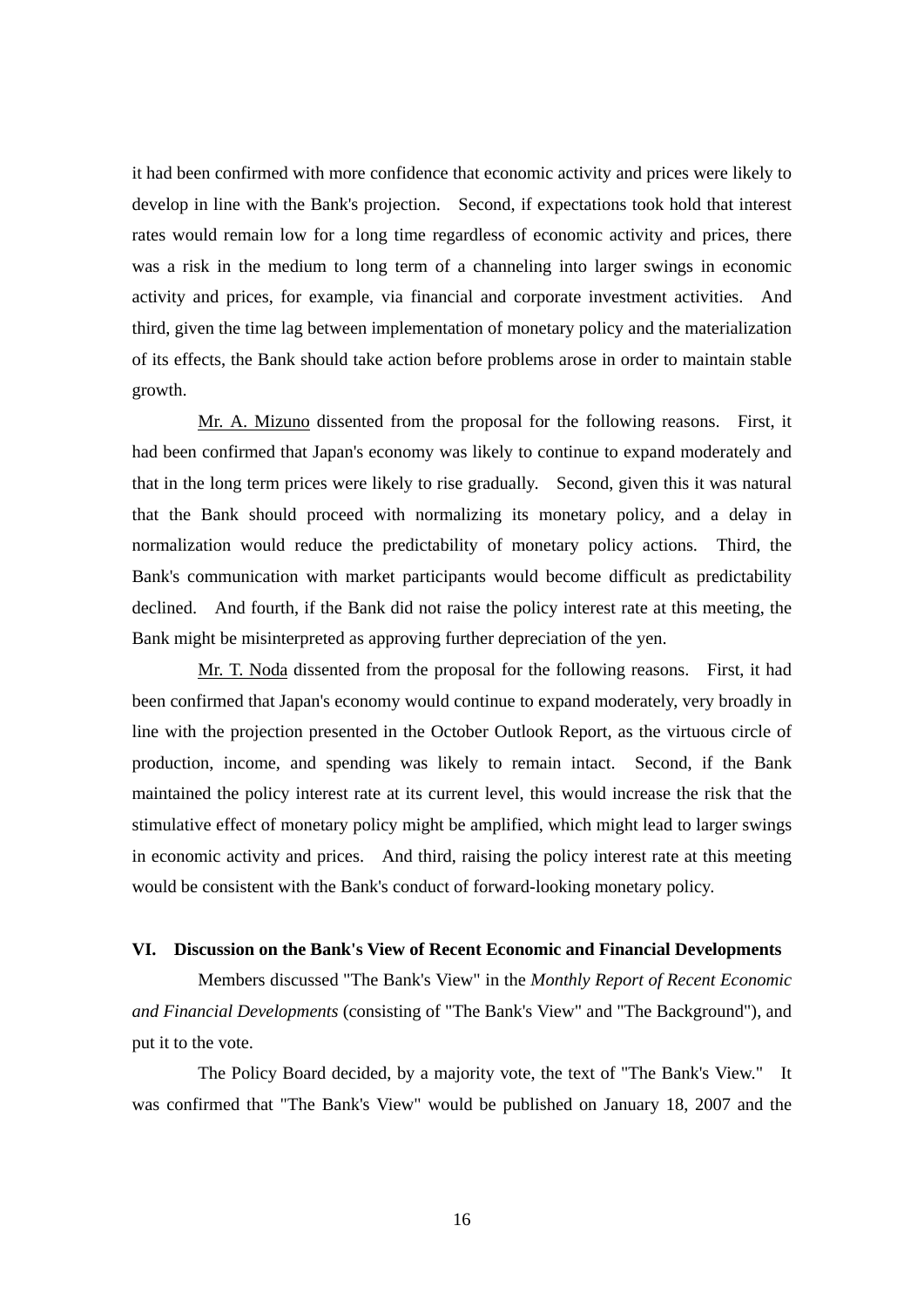whole report on January 19, 2007.<sup>6</sup>

Votes for the proposal: Mr. T. Fukui, Mr. T. Muto, Mr. K. Iwata, Mr. H. Haru, Mr. T. Fukuma, Mr. A. Mizuno, Mr. K. G. Nishimura, and Mr. T. Noda. Votes against the proposal: Ms. M. Suda.

Ms. M. Suda dissented from the above proposal for the following reasons. First, the downward deviation of the GDP growth rate for fiscal 2006 from the projection in the October Outlook Report was largely attributable to the annual revision of the GDP data for fiscal 2005, which reduced the carry-over effect from fiscal 2005, and the underlying trend of economic activity seemed to be broadly in line with the projection. And second, the qualification "although the pace of increase has been only modest" in the assessment of private consumption was unnecessary because the decline in private consumption in the July-September quarter was mainly due to temporary factors, such as unfavorable weather and consumers' reluctance to buy before the introduction of new products, and indicators related to private consumption since October had improved on the whole.

# **VII. Approval of the Minutes of the Monetary Policy Meeting**

The Policy Board approved unanimously the minutes of the Monetary Policy Meeting of December 18 and 19, 2006 for release on January 23, 2007.

-

<sup>&</sup>lt;sup>6</sup> The English version of the whole report was published on January 22, 2007.